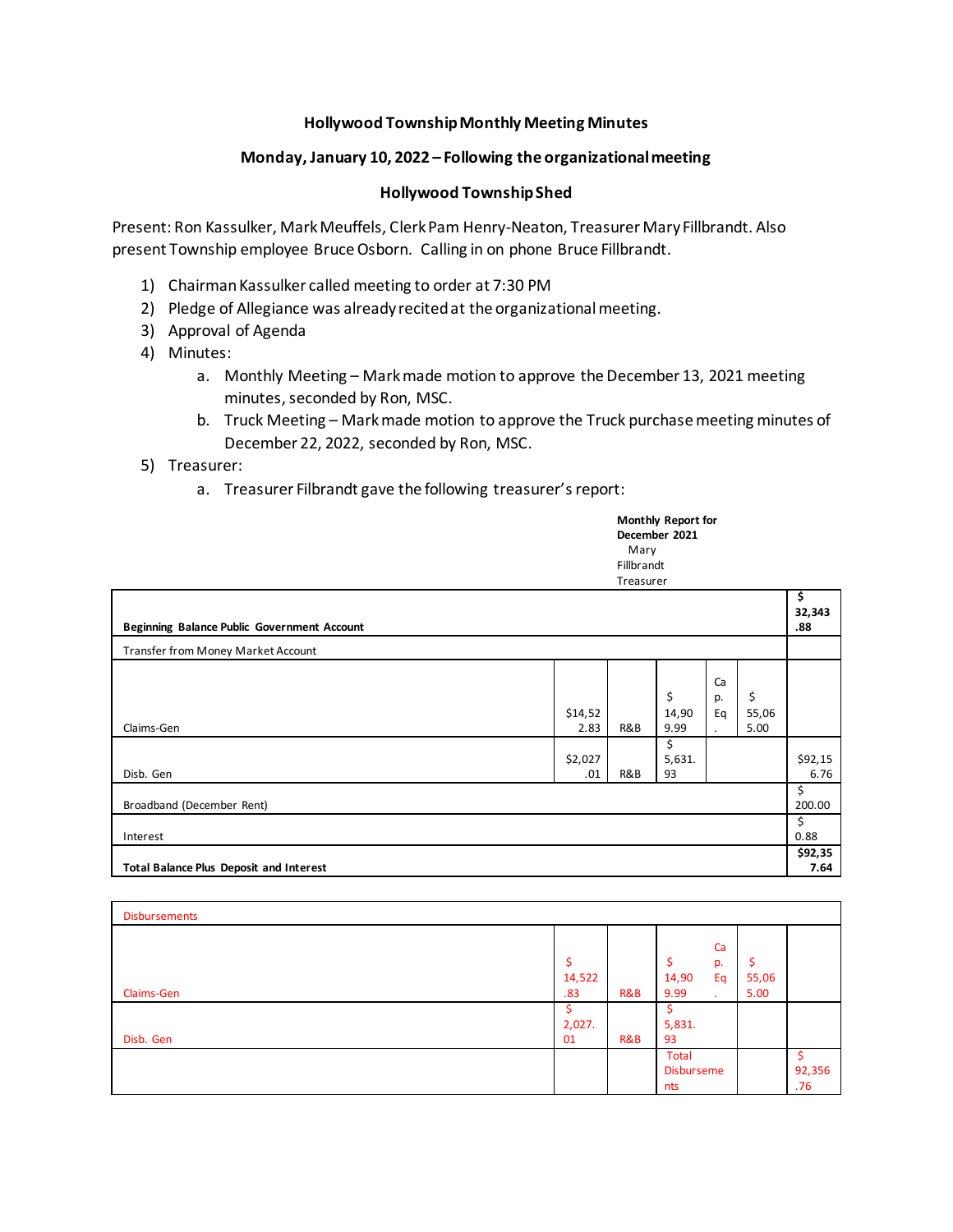| Public Government Account Balance 12/31/21 |             |            |        | \$<br>32,344<br>.76 |
|--------------------------------------------|-------------|------------|--------|---------------------|
|                                            |             | Fill       | \$.    | \$                  |
|                                            | Outstanding | Me         | 170.7  | 5,984.              |
|                                            | Checks      | Up         | 1      | 25                  |
|                                            |             |            | \$     |                     |
|                                            |             | Security   | 225.4  |                     |
|                                            |             | Sound      | 9      |                     |
|                                            |             | Mayer      | \$     |                     |
|                                            |             | Mobile     | 371.5  |                     |
|                                            |             | Repair     | 0      |                     |
|                                            |             |            | \$     |                     |
|                                            |             | J.         | 1,380. |                     |
|                                            |             | Vinkemeier | 00     |                     |
|                                            |             |            | \$     |                     |
|                                            |             | Conte      | 3,836. |                     |
|                                            |             | ch         | 55     |                     |
|                                            |             |            |        | \$                  |
|                                            |             |            |        | 38,329              |
| Bank Balance in Public Government Account  |             |            |        | .01                 |

Money Market

| Account           |                 |
|-------------------|-----------------|
| <b>GENERAL</b>    |                 |
| Balance 11/18/21  | \$<br>26,008.27 |
| Claims            | 14,522.83       |
| Disb.             | 2,027.01        |
| Interest 11/30/21 | Ś<br>11.83      |
| Nov. Settlement   | 25,751.59       |
| Delinguint Taxes  | 10.85           |
| Balance 12/16/21  | 35,232.70       |

| <b>ROAD &amp; BRIDGE</b> |                |  |  |  |
|--------------------------|----------------|--|--|--|
| Balance 11/18/21         | Ś<br>30,123.70 |  |  |  |
| Claims                   | 14,909.99      |  |  |  |
| Disb.                    | 5,631.93       |  |  |  |
| Bridge                   | 69.73          |  |  |  |
| Nov. Settlement          | 69,486.11      |  |  |  |
| Delinguint Taxes         | 29.23          |  |  |  |
| Balance 12/16/21         | 79,027.39      |  |  |  |

CAPITAL EQUIPMENT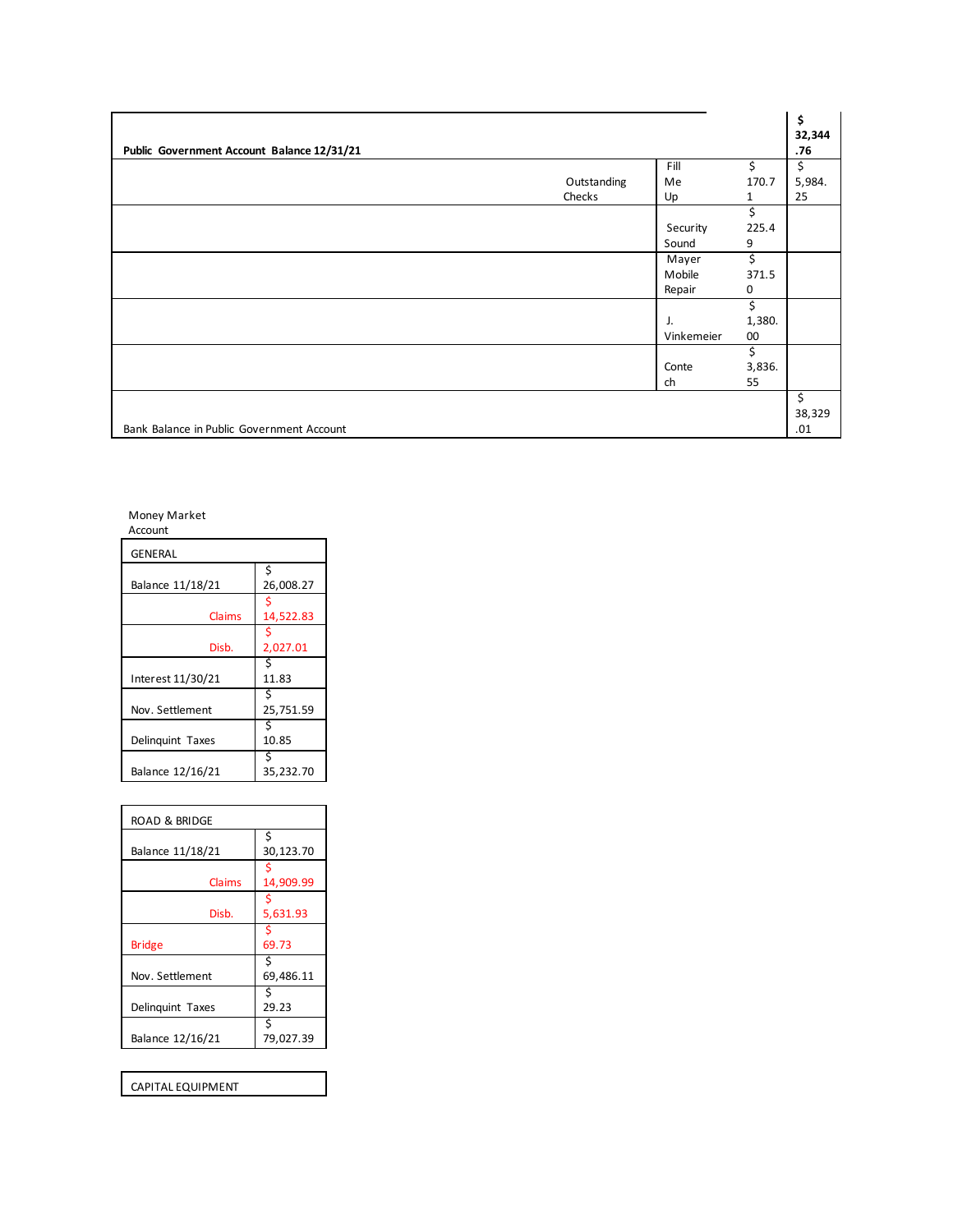| Balance 11/18/21   | 136,278.9<br>3 |
|--------------------|----------------|
| Lano Eq. New Mower | 5,859.00       |
| <b>Fine Fees</b>   | 139.97         |
| Nov. Settlement    | 11,835.25      |
| Delinguint Taxes   | 5.01           |
| Balance 12/16/21   | 142,400.1<br>6 |

| <b>FIRE</b>           |           |
|-----------------------|-----------|
|                       | Ś         |
| Balance 11/18/21      | 6,125.92  |
|                       | Ś         |
| Nov. Settlement       | 41,023.53 |
|                       | Ś         |
| Delinguint Taxes      | 17.30     |
| Interest              |           |
| Collected             | Ś         |
| on                    | 376.32    |
| Taxes delinquint over |           |
| 1 yr.                 |           |
| Balance               | Ś         |
| 12/16/21              | 47,543.07 |

| <b>AMERICAN RESCUE</b><br>PLAN |           |
|--------------------------------|-----------|
| Balance 11/18/21               | 56,243.38 |
| <b>ACH State Transfer</b>      | 1,848.69  |
| Balance 12/16/21               | 58,092.07 |

| Balance in Money Market Accounts 12/16/21                          | 362,295.<br>39 |
|--------------------------------------------------------------------|----------------|
| Balance in Money Market and Public Government<br>Accounts 12/31/21 | 394,640.       |

Mark made motion to approve Treasurer's report, seconded by Ron, MSC (3-0-0)

Ron made motion to approve claims and disbursements in the amount of \$13,186.06, seconded by Mark, MSC. (3-0-0)

Mary told the board there is a public entity form that needs to be signed at the bank and the board instructed her to go ahead and sign it on behalf of Hollywood Township.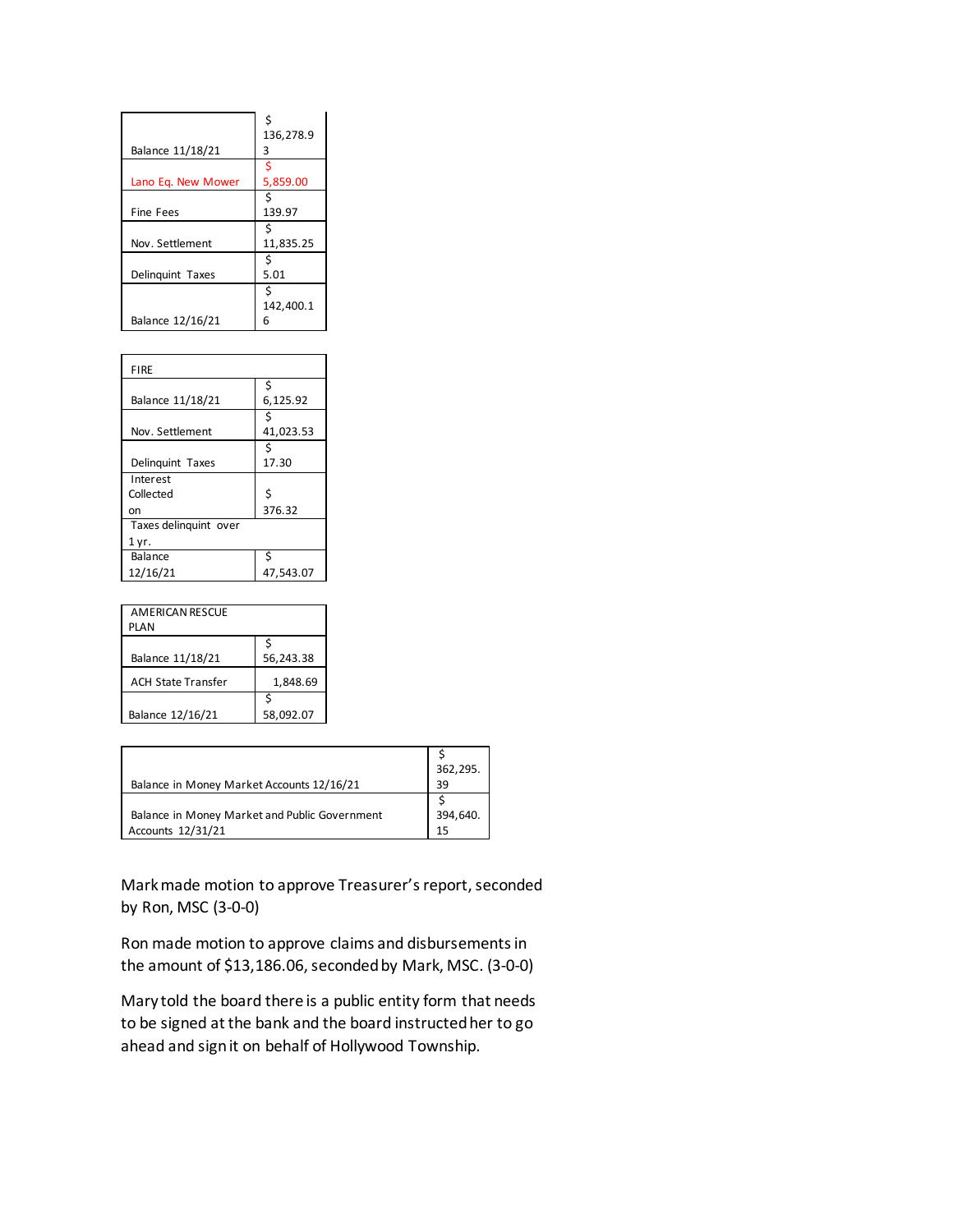## 01/10/2022

- 6) Public Comment: there was none.
- 7) New Business:
	- a. Employee contract the contract was reviewed and revisions made. It will be reviewed at the February meeting. The contract was a request of township employee Bruce Osborn.
- 8) Old Business:
	- a. The valuation survey was competed by MATIT insurance. Discussion was held on having the insurance being a replacement cost type policy. Ron made motion to change the township's insurance policy to cover replacement costs, seconded by Bruce F., MSC(3-0-0) Also discussed was raising the deductible to

\$1000, Mark made motion to raise deductible to \$1000, seconded by Ron, MSC. (3-0-0)

- b. Carver County Township Association meeting will be held on Tuesday, January 25. Board members may be attending.
- c. Door in meeting room. Discussion was held about the door in the meeting room. This was brought up at past meetings – in the last election with COVID restrictions having one door made it difficult to keep social distancing in place. The costs would be covered by the ARP money the township received. Bruce O said he has contacted people about putting in the door but no one has returned his call. Ron said he had talked to people in the township who were against it. Clerk Henry-Neaton felt it is very important to keep the residents safe as well as the election judges and there is no cost to residents.
- 9) Reports:
	- a. Mayer Fire Department no report
	- b. Carver County Sheriff's report no report

#### Page 4